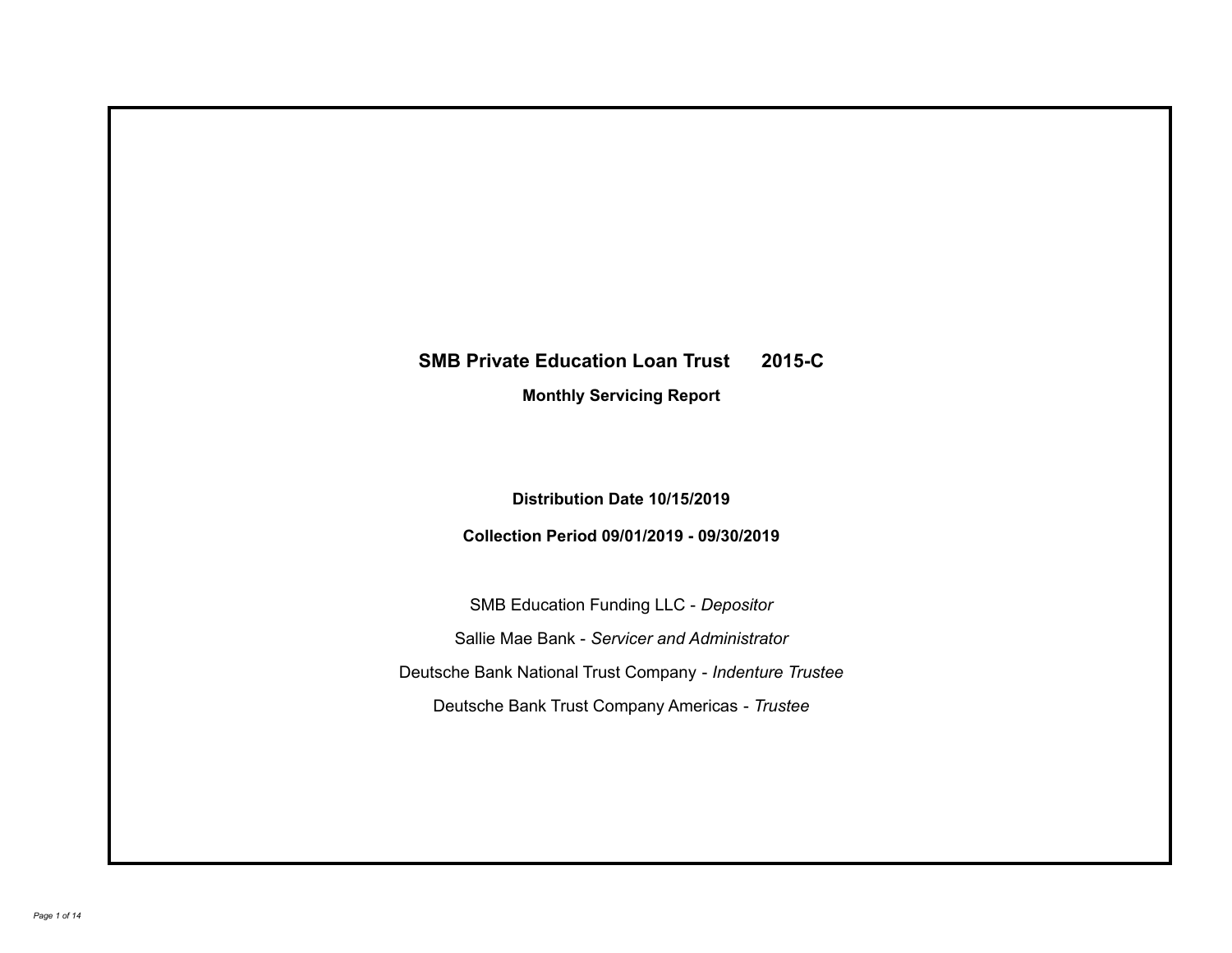| A           | <b>Student Loan Portfolio Characteristics</b> |                                                 | <b>Settlement Date</b><br>10/27/2015 | 08/31/2019            | 09/30/2019            |
|-------------|-----------------------------------------------|-------------------------------------------------|--------------------------------------|-----------------------|-----------------------|
|             | <b>Principal Balance</b>                      |                                                 | \$693,787,197.00                     | \$381,184,808.13      | \$375,100,789.88      |
|             | Interest to be Capitalized Balance            |                                                 | 55,852,621.68                        | 15,021,444.62         | 14,719,632.28         |
|             | Pool Balance                                  |                                                 | \$749,639,818.68                     | \$396,206,252.75      | \$389,820,422.16      |
|             | Weighted Average Coupon (WAC)                 |                                                 |                                      |                       |                       |
|             |                                               | WAC1 (Contractual Interest Rate on the Loan)    | 8.28%                                | 9.22%                 | 9.13%                 |
|             |                                               | WAC2 (Average of Applicable Interest Rate)      | 8.28%                                | 9.16%                 | 9.08%                 |
|             |                                               | WAC3 (Average of Actual Interest Rate)          | 8.22%                                | 9.09%                 | 9.00%                 |
|             | Weighted Average Remaining Term               |                                                 | 127.00                               | 122.92                | 123.08                |
|             | Number of Loans                               |                                                 | 65,154                               | 36,042                | 35,462                |
|             | Number of Borrowers<br>Pool Factor            |                                                 | 45,614                               | 25,894<br>0.528528825 | 25,495<br>0.520010294 |
|             |                                               | Since Issued Total Constant Prepayment Rate (1) |                                      | 9.95%                 | 9.89%                 |
| B           | <b>Debt Securities</b>                        | <b>Cusip/Isin</b>                               | 09/16/2019                           |                       | 10/15/2019            |
|             | A <sub>2</sub> A                              | 78448RAB2                                       | \$89,235,459.36                      |                       | \$86,221,430.53       |
|             | A2B                                           | 78448RAC0                                       | \$43,108,917.56                      |                       | \$41,652,864.98       |
|             | A <sub>3</sub>                                | 78448RAD8                                       | \$75,000,000.00                      |                       | \$75,000,000.00       |
| B           |                                               | 78448RAE6                                       | \$70,000,000.00                      |                       | \$70,000,000.00       |
| C           |                                               | 78448RAF3                                       | \$50,000,000.00                      |                       | \$50,000,000.00       |
|             |                                               |                                                 |                                      |                       |                       |
| $\mathsf C$ | <b>Certificates</b>                           | <b>Cusip/Isin</b>                               | 09/16/2019                           |                       | 10/15/2019            |
|             | Residual                                      | 78448R106                                       | \$100,000.00                         |                       | \$100,000.00          |
|             |                                               |                                                 |                                      |                       |                       |
| D           | <b>Account Balances</b>                       |                                                 | 09/16/2019                           |                       | 10/15/2019            |
|             | Reserve Account Balance                       |                                                 | \$1,884,455.00                       |                       | \$1,884,455.00        |
| E           | <b>Asset / Liability</b>                      |                                                 | 09/16/2019                           |                       | 10/15/2019            |
|             | Overcollateralization Percentage              |                                                 | 17.38%                               |                       | 17.17%                |
|             |                                               |                                                 | \$118,861,875.83                     |                       | \$116,946,126.65      |
|             | Specified Overcollateralization Amount        |                                                 |                                      |                       |                       |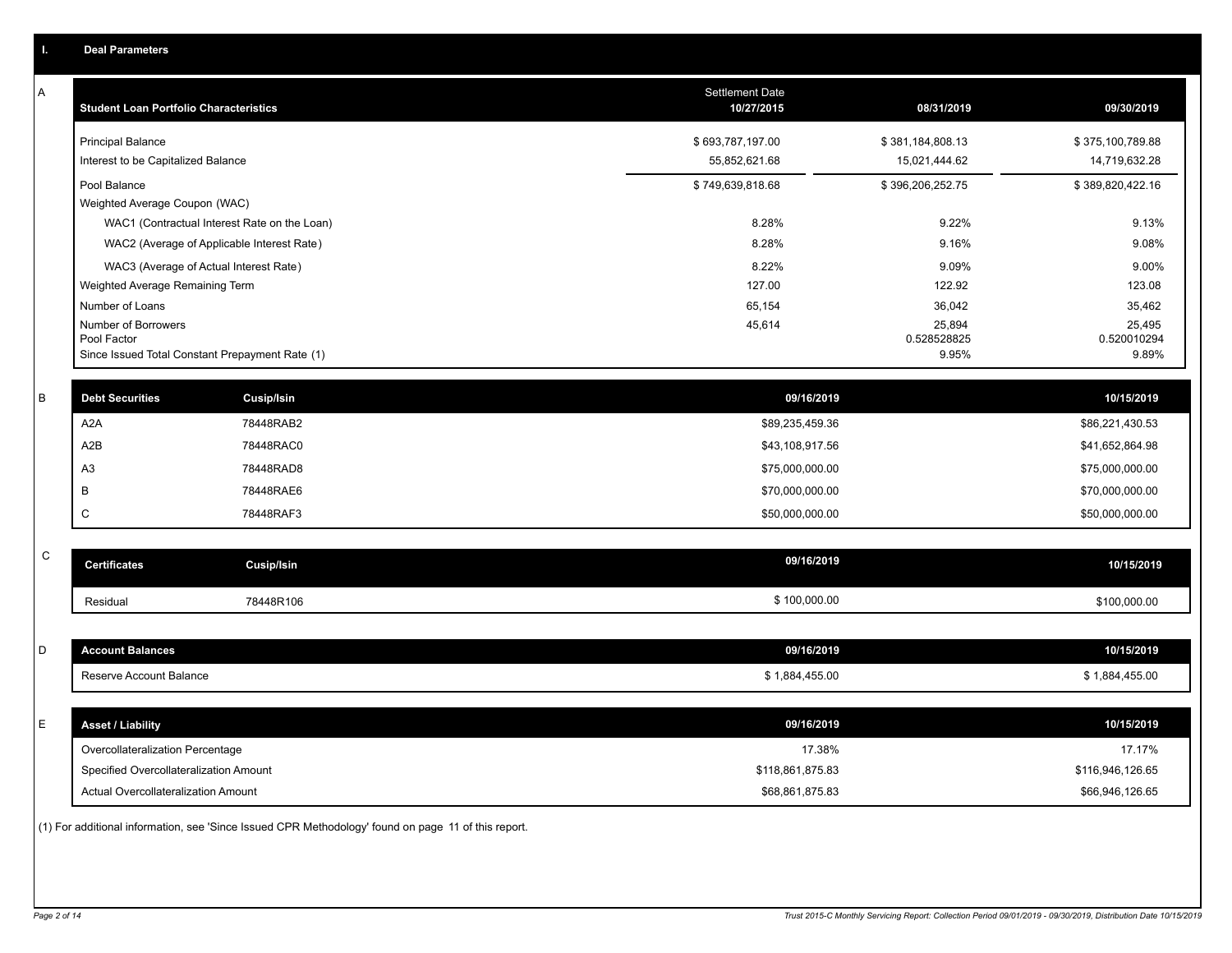| Ш. | 2015-C Trust Activity 09/01/2019 through 09/30/2019              |                |
|----|------------------------------------------------------------------|----------------|
| Α  | <b>Student Loan Principal Receipts</b>                           |                |
|    | <b>Borrower Principal</b>                                        | 6,437,159.97   |
|    | <b>Consolidation Activity Principal</b>                          | 0.00           |
|    | Seller Principal Reimbursement                                   | 456.29         |
|    | Servicer Principal Reimbursement                                 | 0.00           |
|    | Delinquent Principal Purchases by Servicer                       | 0.00           |
|    | <b>Other Principal Deposits</b>                                  | 0.00           |
|    | <b>Total Principal Receipts</b>                                  | \$6,437,616.26 |
| В  | <b>Student Loan Interest Receipts</b>                            |                |
|    | <b>Borrower Interest</b>                                         | 2,131,521.30   |
|    | <b>Consolidation Activity Interest</b>                           | 0.00           |
|    | Seller Interest Reimbursement                                    | 1.53           |
|    | Servicer Interest Reimbursement                                  | 0.00           |
|    | Delinquent Interest Purchases by Servicer                        | 0.00           |
|    | <b>Other Interest Deposits</b>                                   | 0.00           |
|    | <b>Total Interest Receipts</b>                                   | \$2,131,522.83 |
| С  | <b>Recoveries on Realized Losses</b>                             | \$109,010.87   |
| D  | <b>Investment Income</b>                                         | \$17,604.77    |
| Ε  | <b>Funds Borrowed from Next Collection Period</b>                | \$0.00         |
| F  | <b>Funds Repaid from Prior Collection Period</b>                 | \$0.00         |
| G  | Loan Sale or Purchase Proceeds                                   | \$0.00         |
| н  | <b>Initial Deposits to Distribution Account</b>                  | \$0.00         |
|    | <b>Excess Transferred from Other Accounts</b>                    | \$0.00         |
| J  | <b>Borrower Benefit Reimbursements</b>                           | \$0.00         |
| Κ  | <b>Other Deposits</b>                                            | \$0.00         |
| L  | <b>Other Fees Collected</b>                                      | \$0.00         |
| M  | <b>AVAILABLE FUNDS</b>                                           | \$8,695,754.73 |
| N  | Non-Cash Principal Activity During Collection Period             | \$353,598.01   |
| O  | Aggregate Purchased Amounts by the Depositor, Servicer or Seller | \$0.00         |
|    |                                                                  |                |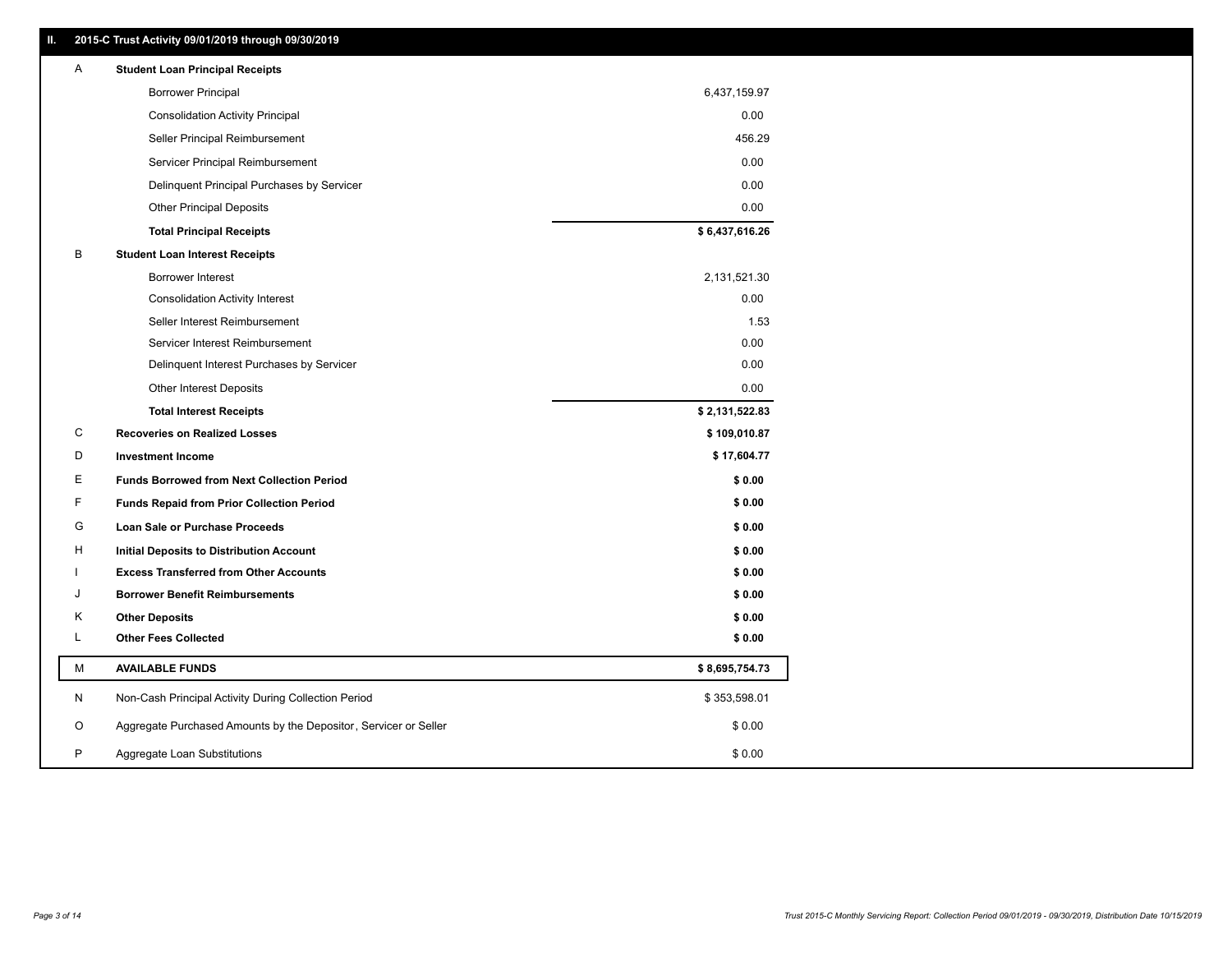## **09/30/2019 08/31/2019 Wtd Avg Coupon # Loans Principal and Interest Accrued to Capitalize % of Principal % of Loans in Repay (1) Wtd Avg Coupon # Loans Principal and Interest Accrued to Capitalize % of Principal % of Loans in Repay (1)**  INTERIM: IN SCHOOL 10.32% 803 \$12,108,433.54 3.106% - % 10.39% 854 \$12,804,816.06 3.232% - % GRACE 10.32% 568 \$9,024,829.85 2.315% - % 10.44% 532 \$8,425,423.31 2.127% - % DEFERMENT 10.03% 2,306 \$31,035,204.87 7.961% - % 10.18% 2,317 \$31,374,892.54 7.919% - % REPAYMENT: CURRENT 8.79% 29,534 \$305,100,155.51 78.267% 90.359% 8.85% 30,100 \$310,890,432.95 78.467% 90.480% 31-60 DAYS DELINQUENT 8.58% 603 \$8,436,272.53 2.164% 2.499% 9.31% 626 \$8,837,661.16 2.231% 2.572% 61-90 DAYS DELINQUENT 8.47% 301 \$4,334,602.11 1.112% 1.284% 8.52% 267 \$3,771,858.19 0.952% 1.098% > 90 DAYS DELINQUENT 10.28% 133 \$1,906,325.99 0.489% 0.565% 9.61% 159 \$2,410,724.47 0.608% 0.702% FORBEARANCE 9.47% 1,214 \$17,874,597.76 4.585% 5.294% 9.70% 1,187 \$17,690,444.07 4.465% 5.149% **TOTAL 35,462 \$389,820,422.16 100.00% 100.00% 36,042 \$396,206,252.75 100.00% 100.00% Loans by Repayment Status** Percentages may not total 100% due to rounding \*

1 Loans classified in "Repayment" include any loan for which interim interest only, \$25 fixed payments or full principal and interest payments are due.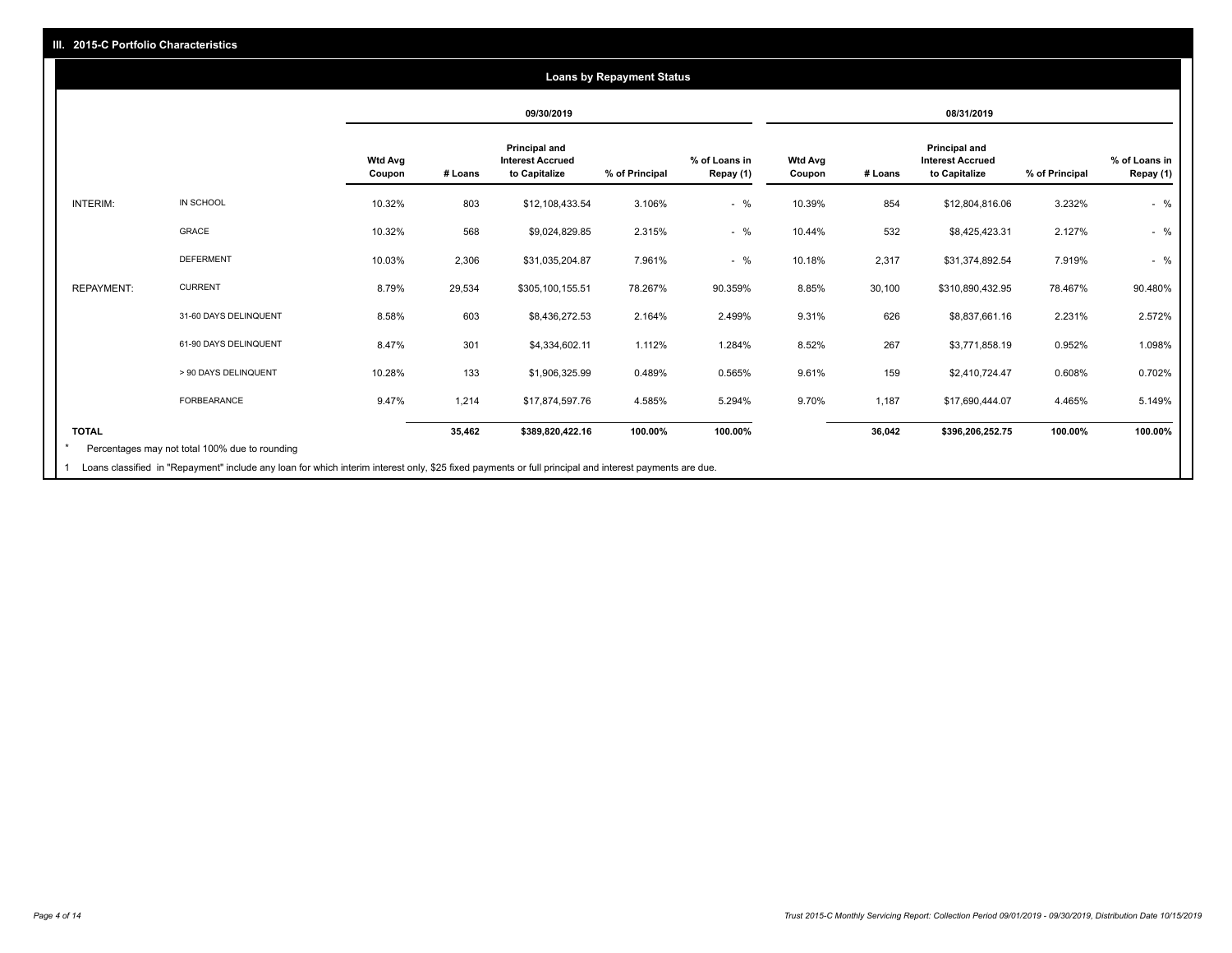|                 |                       |                          |         | 09/30/2019                                                       |                |                                |                          |         | 08/31/2019                                                |                |                                |
|-----------------|-----------------------|--------------------------|---------|------------------------------------------------------------------|----------------|--------------------------------|--------------------------|---------|-----------------------------------------------------------|----------------|--------------------------------|
|                 |                       | <b>Wtd Avg</b><br>Coupon | # Loans | <b>Principal and</b><br><b>Interest Accrued</b><br>to Capitalize | % of Principal | % of Loans in<br>P&I Repay (2) | <b>Wtd Avg</b><br>Coupon | # Loans | Principal and<br><b>Interest Accrued</b><br>to Capitalize | % of Principal | % of Loans in<br>P&I Repay (2) |
| <b>INTERIM:</b> | IN SCHOOL             | 10.09%                   | 1,458   | \$22,217,471.69                                                  | 5.699%         | $-$ %                          | 10.16%                   | 1,553   | \$23,258,646.97                                           | 5.870%         | $-$ %                          |
|                 | GRACE                 | 10.07%                   | 1,020   | \$15,979,284.99                                                  | 4.099%         | $-$ %                          | 10.19%                   | 958     | \$15,247,716.89                                           | 3.848%         | $-$ %                          |
|                 | <b>DEFERMENT</b>      | 9.79%                    | 4,070   | \$52,785,613.59                                                  | 13.541%        | $-$ %                          | 9.92%                    | 4,094   | \$53,005,669.45                                           | 13.378%        | $-$ %                          |
| P&I REPAYMENT:  | <b>CURRENT</b>        | 8.67%                    | 26,682  | \$266,612,940.97                                                 | 68.394%        | 89.217%                        | 8.73%                    | 27,220  | \$272,189,152.66                                          | 68.699%        | 89.332%                        |
|                 | 31-60 DAYS DELINQUENT | 8.54%                    | 589     | \$8,176,168.54                                                   | 2.097%         | 2.736%                         | 9.30%                    | 611     | \$8,714,915.27                                            | 2.200%         | 2.860%                         |
|                 | 61-90 DAYS DELINQUENT | 8.45%                    | 298     | \$4,292,415.36                                                   | 1.101%         | 1.436%                         | 8.49%                    | 263     | \$3,713,446.09                                            | 0.937%         | 1.219%                         |
|                 | > 90 DAYS DELINQUENT  | 10.28%                   | 131     | \$1,881,929.26                                                   | 0.483%         | 0.630%                         | 9.59%                    | 156     | \$2,386,261.35                                            | 0.602%         | 0.783%                         |
|                 | <b>FORBEARANCE</b>    | 9.47%                    | 1.214   | \$17,874,597.76                                                  | 4.585%         | 5.981%                         | 9.70%                    | 1,187   | \$17,690,444.07                                           | 4.465%         | 5.806%                         |
| <b>TOTAL</b>    |                       |                          | 35,462  | \$389,820,422.16                                                 | 100.00%        | 100.00%                        |                          | 36,042  | \$396,206,252.75                                          | 100.00%        | 100.00%                        |

WAC reflects WAC3 To conform with company standard reporting these sections now include Princial and Interest Accrued to Capitalize .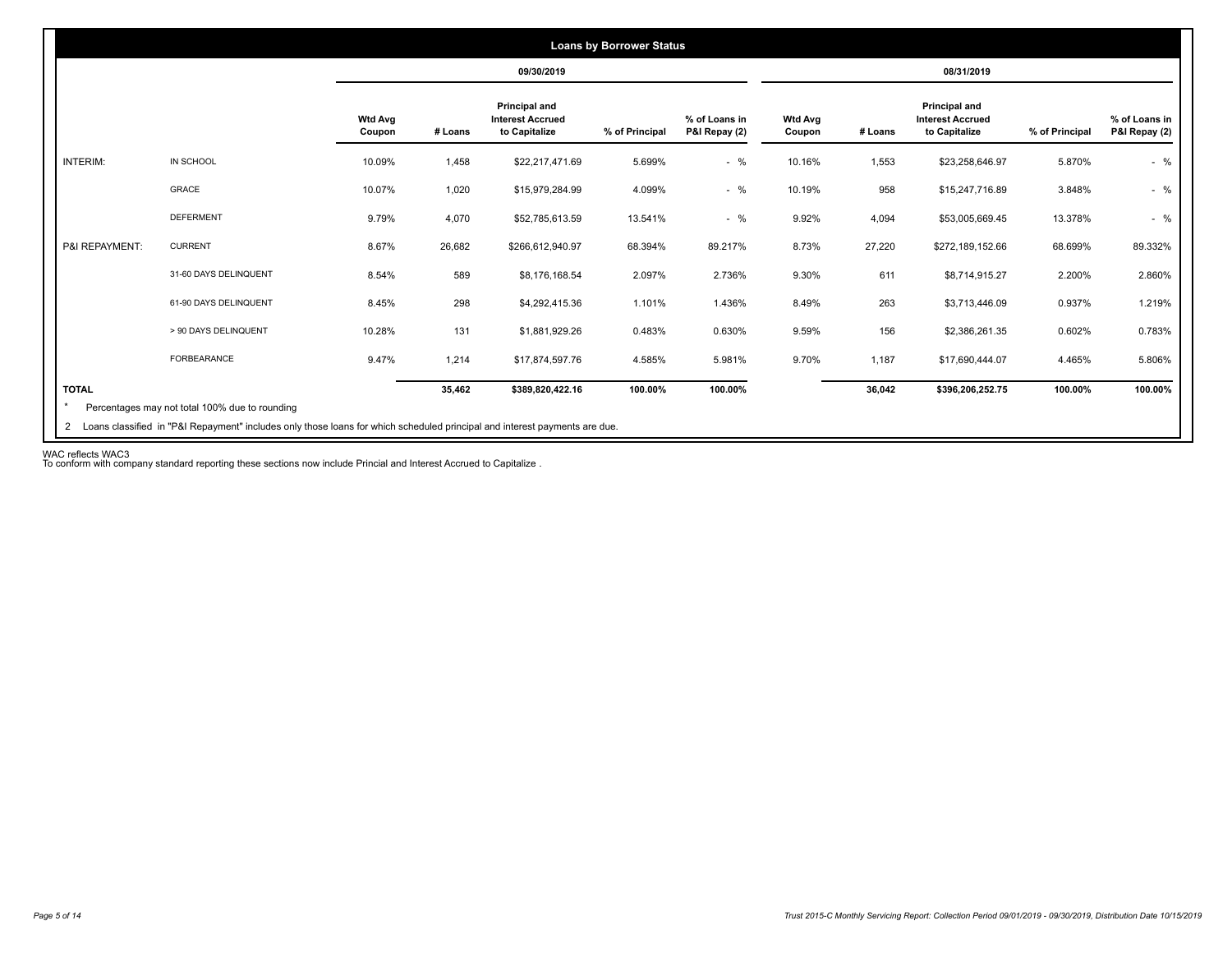|                                                                                                  | 9/30/2019        | 8/31/2019        |
|--------------------------------------------------------------------------------------------------|------------------|------------------|
| Pool Balance                                                                                     | \$389,820,422.16 | \$396,206,252.75 |
| Total # Loans                                                                                    | 35,462           | 36,042           |
| Total # Borrowers                                                                                | 25,495           | 25,894           |
| Weighted Average Coupon                                                                          | 9.08%            | 9.16%            |
| Weighted Average Remaining Term                                                                  | 123.08           | 122.92           |
| Percent of Pool - Cosigned                                                                       | 93.4%            | 93.4%            |
| Percent of Pool - Non Cosigned                                                                   | 6.6%             | 6.6%             |
| Borrower Interest Accrued for Period                                                             | \$2,806,807.19   | \$2,977,695.23   |
| <b>Outstanding Borrower Interest Accrued</b>                                                     | \$17,485,100.18  | \$17,770,948.32  |
| Gross Principal Realized Loss - Periodic *                                                       | \$551,893.93     | \$596,301.70     |
| Gross Principal Realized Loss - Cumulative *                                                     | \$26,239,337.96  | \$25,687,444.03  |
| Recoveries on Realized Losses - Periodic                                                         | \$109,010.87     | \$118,729.05     |
| Recoveries on Realized Losses - Cumulative                                                       | \$3,960,810.79   | \$3,851,799.92   |
| Net Losses - Periodic                                                                            | \$442,883.06     | \$477,572.65     |
| Net Losses - Cumulative                                                                          | \$22,278,527.17  | \$21,835,644.11  |
| Non-Cash Principal Activity - Capitalized Interest                                               | \$913,241.14     | \$728,126.64     |
| Since Issued Total Constant Prepayment Rate (CPR) (1)                                            | 9.89%            | 9.95%            |
| <b>Loan Substitutions</b>                                                                        | \$0.00           | \$0.00           |
| <b>Cumulative Loan Substitutions</b>                                                             | \$0.00           | \$0.00           |
| <b>Unpaid Servicing Fees</b>                                                                     | \$0.00           | \$0.00           |
| <b>Unpaid Administration Fees</b>                                                                | \$0.00           | \$0.00           |
| <b>Unpaid Carryover Servicing Fees</b>                                                           | \$0.00           | \$0.00           |
| Note Interest Shortfall                                                                          | \$0.00           | \$0.00           |
| Loans in Modification                                                                            | \$42,513,389.02  | \$42,694,006.31  |
| % of Loans in Modification as a % of Loans in Repayment (P&I)                                    | 15.13%           | 14.88%           |
|                                                                                                  |                  |                  |
| % Annualized Gross Principal Realized Loss - Periodic as a %<br>of Loans in Repayment (P&I) * 12 | 2.36%            | 2.49%            |
| % Gross Principal Realized Loss - Cumulative as a % of<br><b>Original Pool Balance</b>           | 3.50%            | 3.43%            |

\* In accordance with the Servicer's current policies and procedures, after September 1, 2017 loans subject to bankruptcy claims generally will not be reported as a charged- off unless and until they are delinquent for 120

(1) For additional information, see 'Since Issued CPR Methodology' found on page 11 of this report.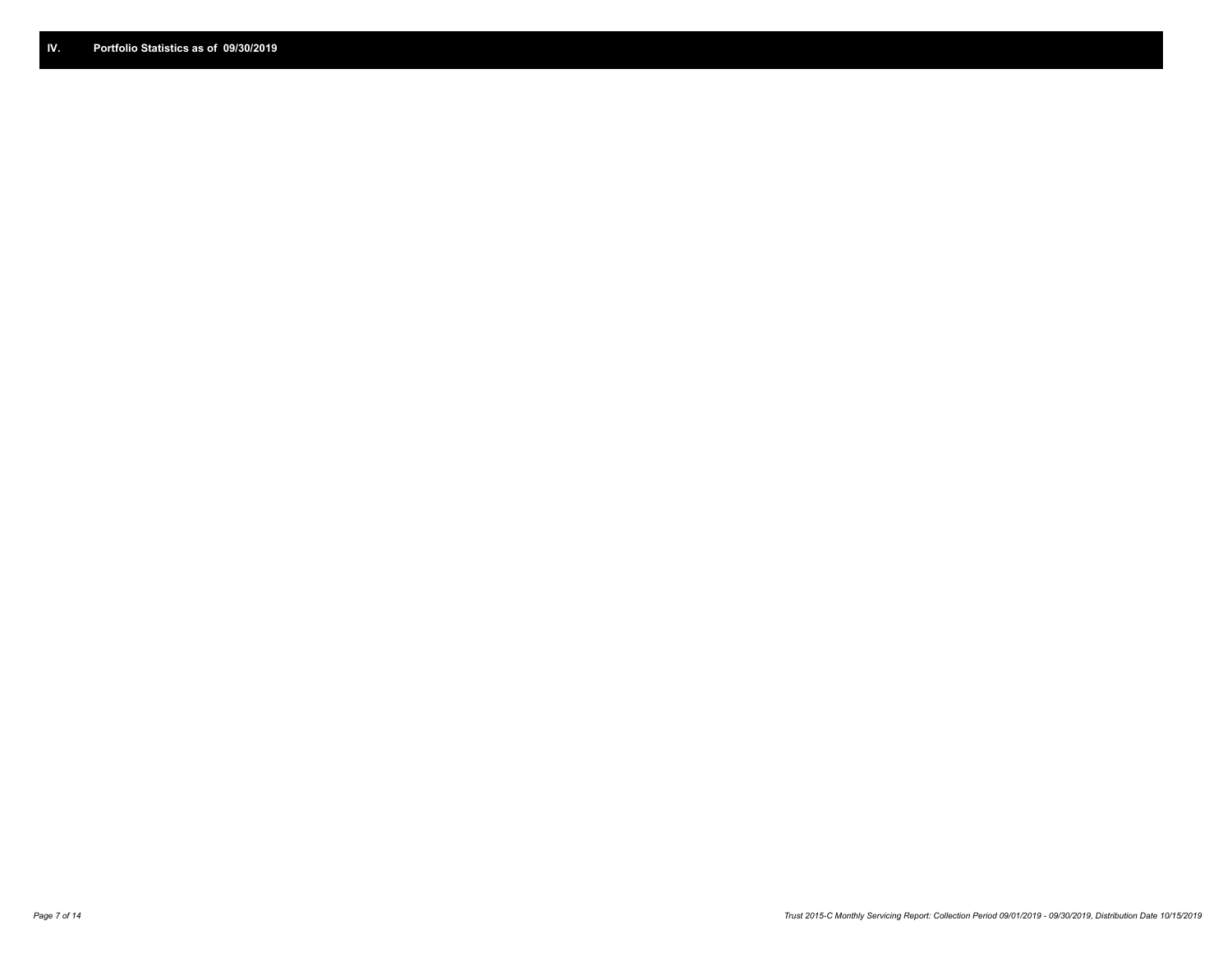| Loan Program                       |                                   |         |                  |          |
|------------------------------------|-----------------------------------|---------|------------------|----------|
|                                    | Weighted<br><b>Average Coupon</b> | # LOANS | <b>\$ AMOUNT</b> | $%$ *    |
| - Smart Option Interest-Only Loans | 8.47%                             | 7,375   | \$54,456,234.05  | 13.970%  |
| - Smart Option Fixed Pay Loans     | 8.96%                             | 9,262   | \$121,358,391.24 | 31.132%  |
| - Smart Option Deferred Loans      | 9.16%                             | 18,825  | \$214,005,796.87 | 54.899%  |
| - Other Loan Programs              | $0.00\%$                          | 0       | \$0.00           | 0.000%   |
| <b>Total</b>                       | 9.00%                             | 35,462  | \$389,820,422.16 | 100.000% |

\* Percentages may not total 100% due to rounding

B

C

A

**Index Type**

|                       | Weighted<br><b>Average Coupon</b> | # LOANS | <b>\$ AMOUNT</b> | $%$ *    |
|-----------------------|-----------------------------------|---------|------------------|----------|
| - Fixed Rate Loans    | 7.16%                             | 8,564   | \$113,336,795.21 | 29.074%  |
| - LIBOR Indexed Loans | 9.75%                             | 26,898  | \$276,483,626.95 | 70.926%  |
| - Other Index Rates   | $0.00\%$                          | 0       | \$0.00           | 0.000%   |
| <b>Total</b>          | $9.00\%$                          | 35,462  | \$389,820,422.16 | 100.000% |

\* Percentages may not total 100% due to rounding

# **Weighted Average Recent FICO**

| (2)<br>Wtd Avg Recent FICO Band                                                                                                                                                                      | # LOANS | \$ AMOUNT        | $\frac{9}{6}$ * |
|------------------------------------------------------------------------------------------------------------------------------------------------------------------------------------------------------|---------|------------------|-----------------|
| $0 - 639$                                                                                                                                                                                            | 3,038   | \$35,635,628.24  | 9.142%          |
| 640 - 669                                                                                                                                                                                            | 2,428   | \$27,348,264.06  | 7.016%          |
| 670 - 699                                                                                                                                                                                            | 3,710   | \$41,414,758.70  | 10.624%         |
| 700 - 739                                                                                                                                                                                            | 7,228   | \$81,888,299.97  | 21.007%         |
| $740 +$                                                                                                                                                                                              | 19,057  | \$203,533,118.53 | 52.212%         |
| $N/A$ <sub>(1)</sub>                                                                                                                                                                                 |         | \$352.66         | 0.000%          |
| <b>Total</b>                                                                                                                                                                                         | 35,462  | \$389,820,422.16 | 100.000%        |
| * Percentages may not total 100% due to rounding                                                                                                                                                     |         |                  |                 |
| 1 Includes trust private education loans where recent FICO is unavailable or obtaining recent FICO is prohibited by law<br>2 Recent FICO is updated in quarterly intervals; unless prohibited by law |         |                  |                 |

## WAC reflects WAC3

To conform with company standard reporting these sections now include Princial and Interest Accrued to Capitalize .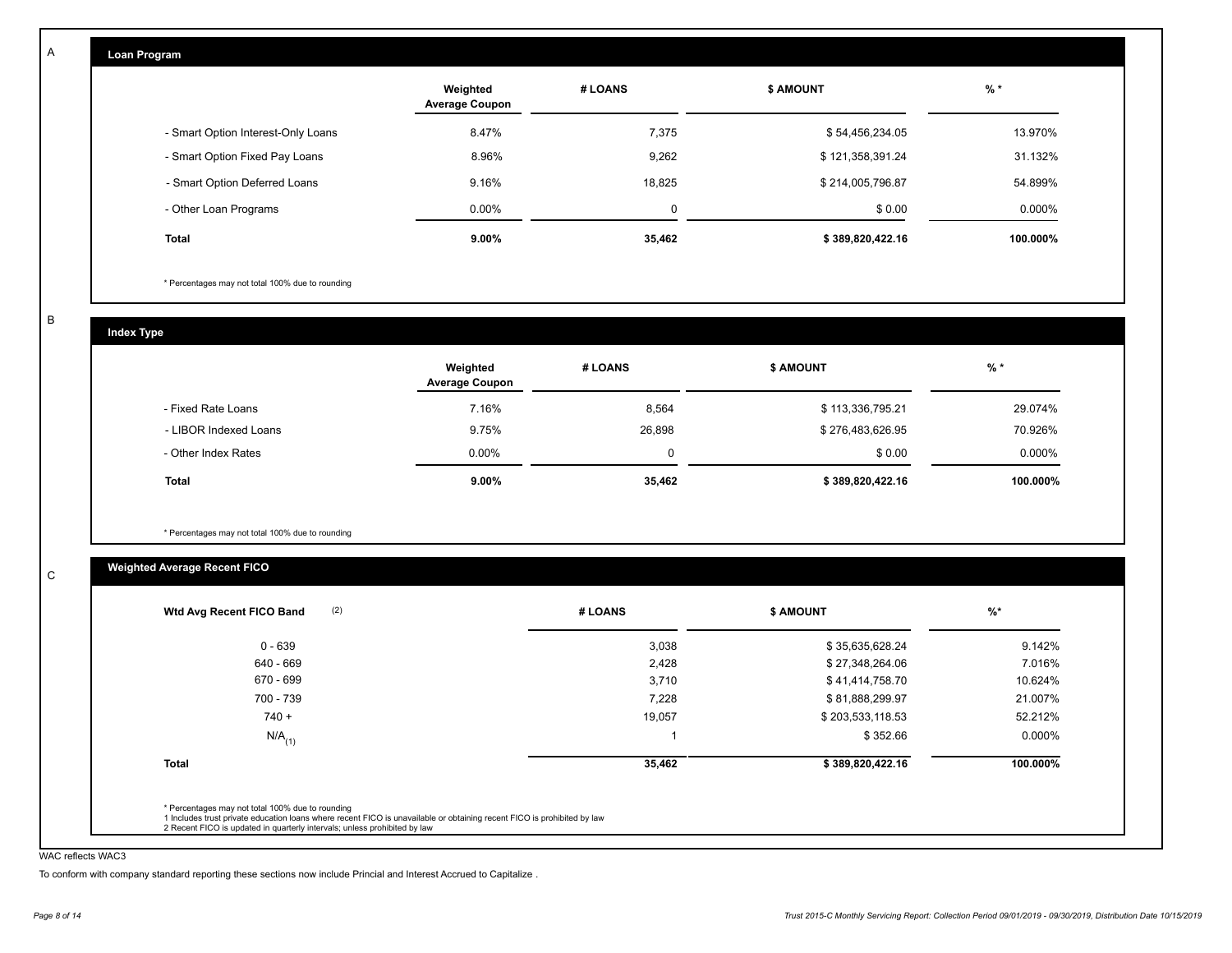| 30.644 |  |  |  |
|--------|--|--|--|

|    |       | Specified Reserve Account Balance                                                                   | \$1,884,455.00   |  |
|----|-------|-----------------------------------------------------------------------------------------------------|------------------|--|
|    |       | Actual Reserve Account Balance                                                                      | \$1,884,455.00   |  |
| В. |       | <b>Principal Distribution Amount</b>                                                                |                  |  |
|    | L.    | Class A Notes Outstanding                                                                           | \$207,344,376.92 |  |
|    | ii.   | Pool Balance                                                                                        | \$389,820,422.16 |  |
|    | iii.  | First Priority Principal Distribution Amount (i - ii)                                               | \$0.00           |  |
|    |       |                                                                                                     |                  |  |
|    | iv.   | Class A and B Notes Outstanding                                                                     | \$277,344,376.92 |  |
|    | v.    | First Priority Principal Distribution Amount                                                        | \$0.00           |  |
|    | vi.   | Pool Balance                                                                                        | \$389,820,422.16 |  |
|    | VII.  | Specified Overcollateralization Amount                                                              | \$116,946,126.65 |  |
|    | Viii. | Available Funds (after payment of waterfall items A through H)                                      | \$7,476,905.68   |  |
|    | ix.   | <b>Class C Notes Outstanding</b>                                                                    | \$50,000,000.00  |  |
|    | х.    | Regular Principal Distribution Amount (if (iv > 0, (iv - v) - (vi - vii), min(viii, ix))            | \$4,470,081.41   |  |
|    | xi.   | Pool Balance                                                                                        | \$389,820,422.16 |  |
|    | XII.  | 10% of Initial Pool Balance                                                                         | \$74,963,981.87  |  |
|    |       |                                                                                                     | \$0.00           |  |
|    | XIII. | First Priority Principal Distribution Amount                                                        |                  |  |
|    | XIV.  | <b>Regular Principal Distribution Amount</b>                                                        | \$4,470,081.41   |  |
|    | XV.   | Available Funds (after payment of waterfall items A through J)                                      | \$3,006,824.27   |  |
|    |       | xvi. Additional Principal Distribution Amount (if( $ix \le x$ , min( $xv$ , $xi$ - $xiii - xiv$ ))) | \$0.00           |  |
|    |       |                                                                                                     |                  |  |

## **A. Reserve Account**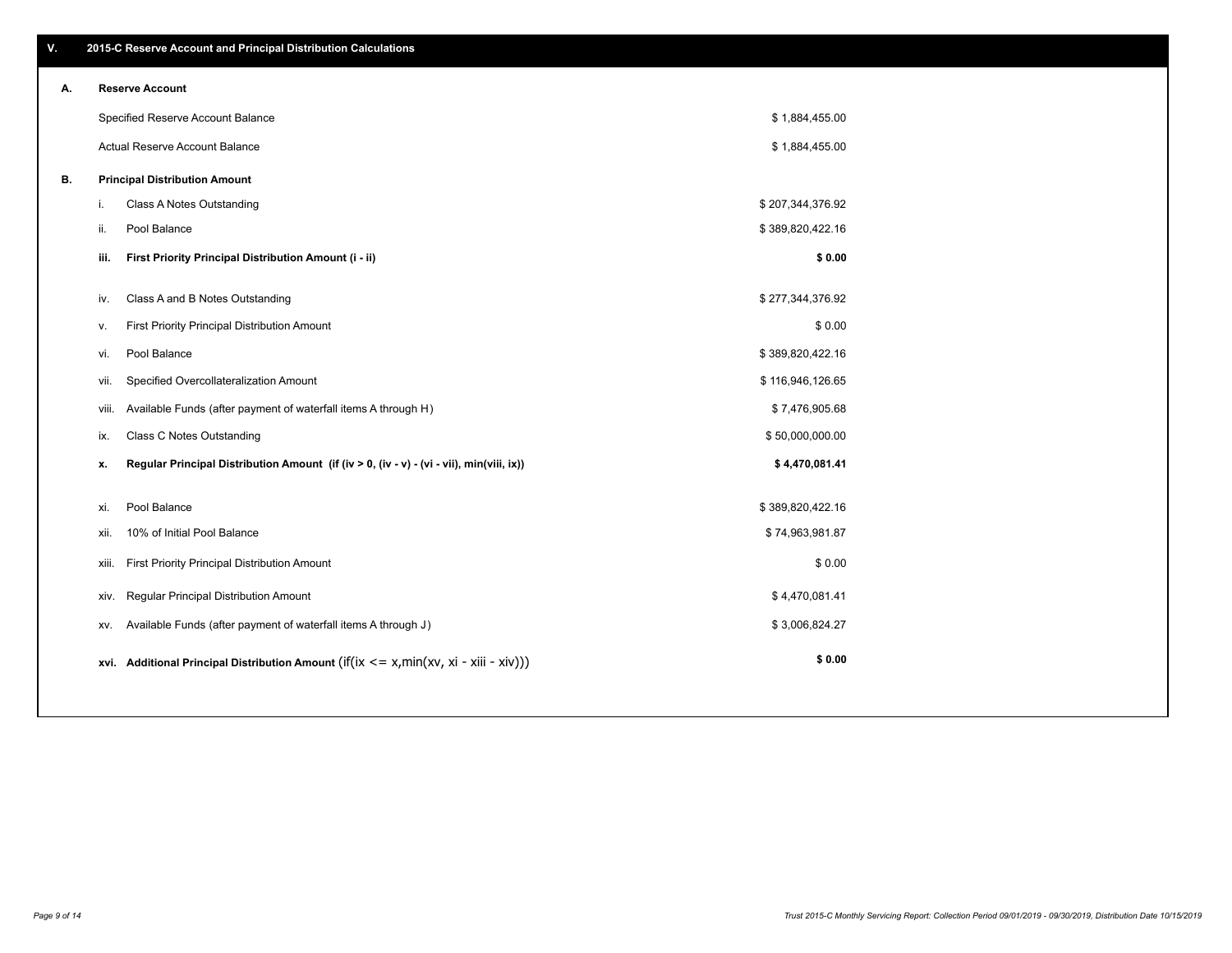|         |                                                                                                             | Paid                         | <b>Funds Balance</b>             |
|---------|-------------------------------------------------------------------------------------------------------------|------------------------------|----------------------------------|
|         | <b>Total Available Funds</b>                                                                                |                              | \$8,695,754.73                   |
| A       | <b>Trustee Fees</b>                                                                                         | \$0.00                       | \$8,695,754.73                   |
| B       | <b>Servicing Fees</b>                                                                                       | \$255,018.64                 | \$8,440,736.09                   |
| C       | i. Administration Fees                                                                                      | \$8,333.00<br>\$0.00         | \$8,432,403.09                   |
| D       | ii. Unreimbursed Administrator Advances plus any Unpaid<br>Class A Noteholders Interest Distribution Amount | \$563,830.74                 | \$8,432,403.09<br>\$7,868,572.35 |
| Е       | <b>First Priority Principal Payment</b>                                                                     | \$0.00                       | \$7,868,572.35                   |
| F.<br>G | Class B Noteholders Interest Distribution Amount<br>Class C Noteholders Interest Distribution Amount        | \$204,166.67<br>\$187,500.00 | \$7,664,405.68<br>\$7,476,905.68 |
| H       | Reinstatement Reserve Account                                                                               | \$0.00                       | \$7,476,905.68                   |
|         | <b>Regular Principal Distribution</b>                                                                       | \$4,470,081.41               | \$3,006,824.27                   |
| J       | <b>Carryover Servicing Fees</b>                                                                             | \$0.00                       | \$3,006,824.27                   |
| Κ       | Additional Principal Distribution Amount                                                                    | \$0.00                       | \$3,006,824.27                   |
| L.      | Unpaid Expenses of Trustee                                                                                  | \$0.00                       | \$3,006,824.27                   |
| М       | Unpaid Expenses of Administrator                                                                            | \$0.00                       | \$3,006,824.27                   |
| N       | Remaining Funds to the Residual Certificateholders                                                          | \$3,006,824.27               | \$0.00                           |

## **Waterfall Conditions**

| А. |      | <b>Class C Noteholders' Interest Distribution Condition</b>                      |                  |  |
|----|------|----------------------------------------------------------------------------------|------------------|--|
|    |      | Pool Balance                                                                     | \$389,820,422.16 |  |
|    | II.  | Class A and B Notes Outstanding                                                  | \$277,344,376.92 |  |
|    | iii. | Class C Noteholders' Interest Distribution Ratio (i / ii)                        | 140.55%          |  |
|    | IV.  | Minimum Ratio                                                                    | 110.00%          |  |
|    | v.   | Is the Class C Noteholders' Interest Distribution Condition Satisfied (iii > iv) |                  |  |

\* If the Class C Noteholders' Interest Distribution Condition is satisfied then the amount of interest accrued at the Class C Rate for the Accrual Period is Released on the distribution Date .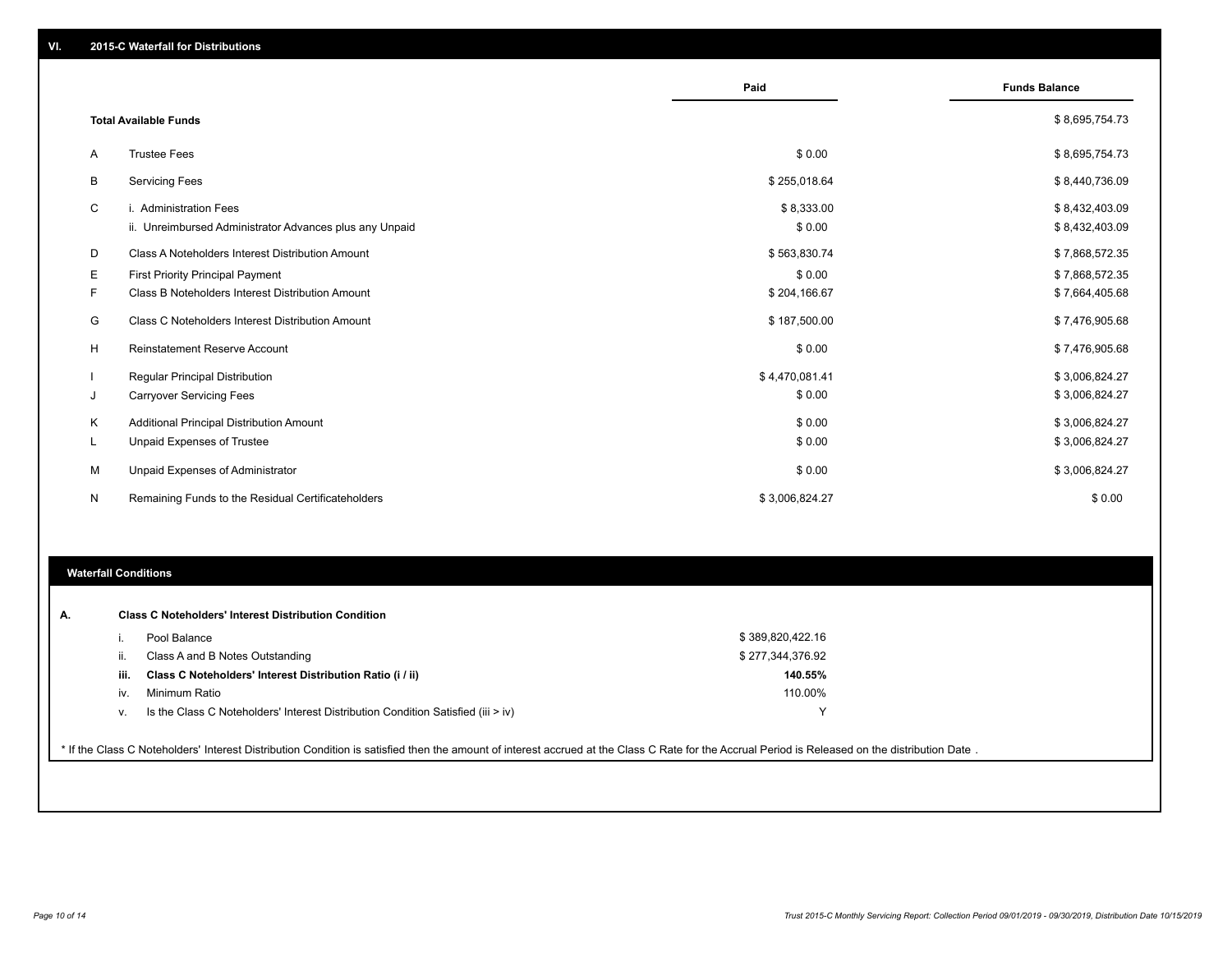# **VII. 2015-C Distributions**

#### **Distribution Amounts**

|                                                            | A <sub>2</sub> A        | A2B                     | A3                      |
|------------------------------------------------------------|-------------------------|-------------------------|-------------------------|
| Cusip/Isin                                                 | 78448RAB2               | 78448RAC0               | 78448RAD8               |
| <b>Beginning Balance</b>                                   | \$89,235,459.36         | \$43,108,917.56         | \$75,000,000.00         |
| Index                                                      | <b>FIXED</b>            | <b>LIBOR</b>            | <b>LIBOR</b>            |
| Spread/Fixed Rate                                          | 2.75%                   | 1.40%                   | 1.95%                   |
| Record Date (Days Prior to Distribution)                   | 1 NEW YORK BUSINESS DAY | 1 NEW YORK BUSINESS DAY | 1 NEW YORK BUSINESS DAY |
| <b>Accrual Period Begin</b>                                | 9/15/2019               | 9/16/2019               | 9/16/2019               |
| <b>Accrual Period End</b>                                  | 10/15/2019              | 10/15/2019              | 10/15/2019              |
| Daycount Fraction                                          | 0.08333333              | 0.08055556              | 0.08055556              |
| Interest Rate*                                             | 2.75000%                | 3.42750%                | 3.97750%                |
| <b>Accrued Interest Factor</b>                             | 0.002291667             | 0.002761042             | 0.003204097             |
| <b>Current Interest Due</b>                                | \$204,497.93            | \$119,025.52            | \$240,307.29            |
| Interest Shortfall from Prior Period Plus Accrued Interest | $$ -$                   | $$ -$                   | $\mathsf{\$}$ -         |
| <b>Total Interest Due</b>                                  | \$204,497.93            | \$119,025.52            | \$240,307.29            |
| <b>Interest Paid</b>                                       | \$204,497.93            | \$119,025.52            | \$240,307.29            |
| <b>Interest Shortfall</b>                                  | $$ -$                   | \$-                     | $$ -$                   |
| <b>Principal Paid</b>                                      | \$3,014,028.83          | \$1,456,052.58          | $$ -$                   |
| <b>Ending Principal Balance</b>                            | \$86,221,430.53         | \$41,652,864.98         | \$75,000,000.00         |
| Paydown Factor                                             | 0.014560526             | 0.014560526             | 0.000000000             |
| <b>Ending Balance Factor</b>                               | 0.416528650             | 0.416528650             | 1.000000000             |

\* Pay rates for Current Distribution. For the interest rates applicable to the next distribution date, please see https://www.salliemae.com/about/investors/data/SMBabrate.txt.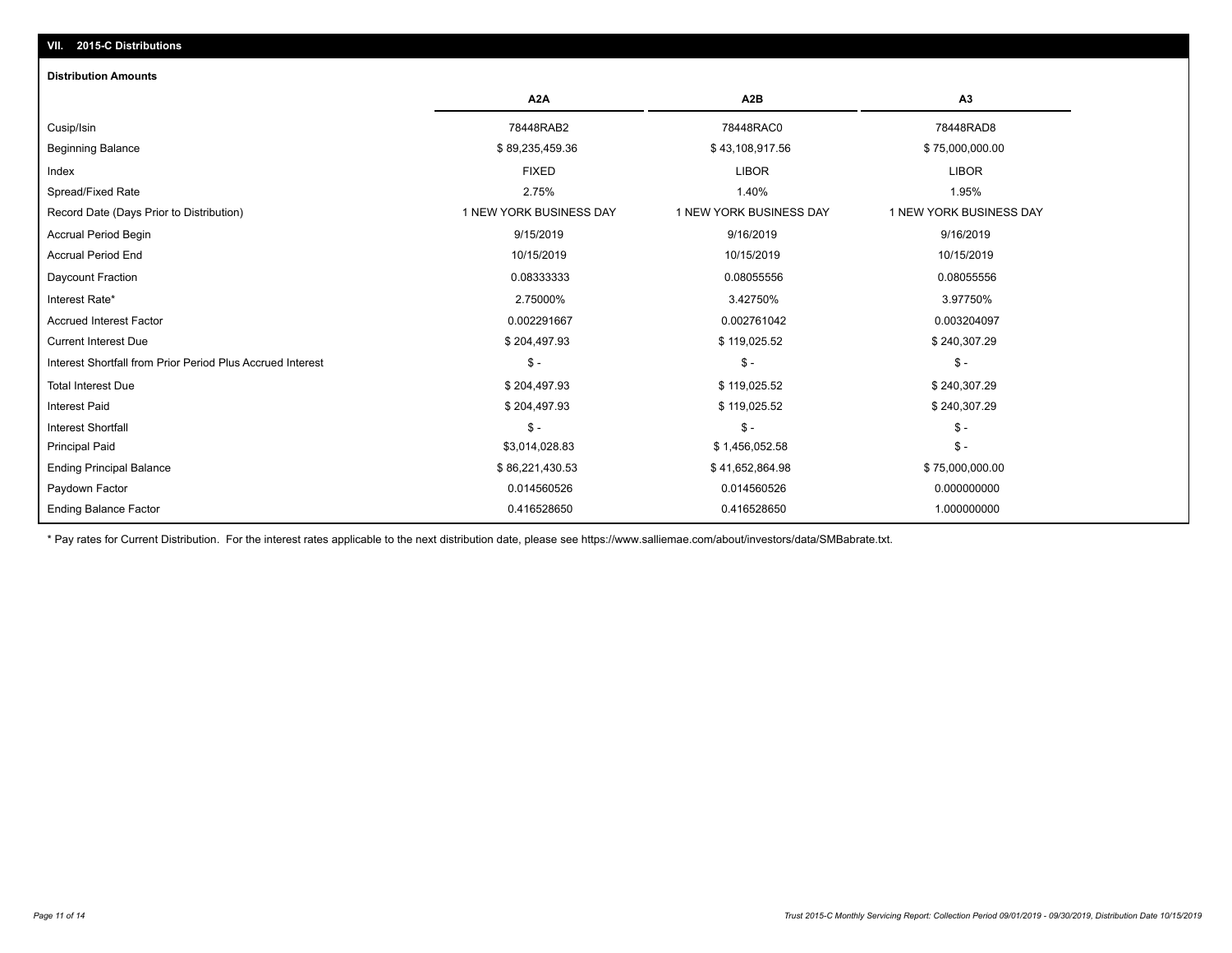| $-9$ is $-9$ is the tribution of<br><b>Distribution Amounts</b> |                         |                         |
|-----------------------------------------------------------------|-------------------------|-------------------------|
|                                                                 | в                       | C                       |
| Cusip/Isin                                                      | 78448RAE6               | 78448RAF3               |
| <b>Beginning Balance</b>                                        | \$70,000,000.00         | \$50,000,000.00         |
| Index                                                           | <b>FIXED</b>            | <b>FIXED</b>            |
| Spread/Fixed Rate                                               | 3.50%                   | 4.50%                   |
| Record Date (Days Prior to Distribution)                        | 1 NEW YORK BUSINESS DAY | 1 NEW YORK BUSINESS DAY |
| Accrual Period Begin                                            | 9/15/2019               | 9/15/2019               |
| <b>Accrual Period End</b>                                       | 10/15/2019              | 10/15/2019              |
| Daycount Fraction                                               | 0.08333333              | 0.08333333              |
| Interest Rate*                                                  | 3.50000%                | 4.50000%                |
| <b>Accrued Interest Factor</b>                                  | 0.002916667             | 0.003750000             |
| <b>Current Interest Due</b>                                     | \$204,166.67            | \$187,500.00            |
| Interest Shortfall from Prior Period Plus Accrued Interest      | $$ -$                   | $$ -$                   |
| <b>Total Interest Due</b>                                       | \$204,166.67            | \$187,500.00            |
| <b>Interest Paid</b>                                            | \$204,166.67            | \$187,500.00            |
| Interest Shortfall                                              | $$ -$                   | $$ -$                   |
| <b>Principal Paid</b>                                           | $$ -$                   | $$ -$                   |
| <b>Ending Principal Balance</b>                                 | \$70,000,000.00         | \$50,000,000.00         |
| Paydown Factor                                                  | 0.000000000             | 0.000000000             |
| <b>Ending Balance Factor</b>                                    | 1.000000000             | 1.000000000             |

\* Pay rates for Current Distribution. For the interest rates applicable to the next distribution date, please see https://www.salliemae.com/about/investors/data/SMBabrate.txt.

**VII. 2015-C Distributions**